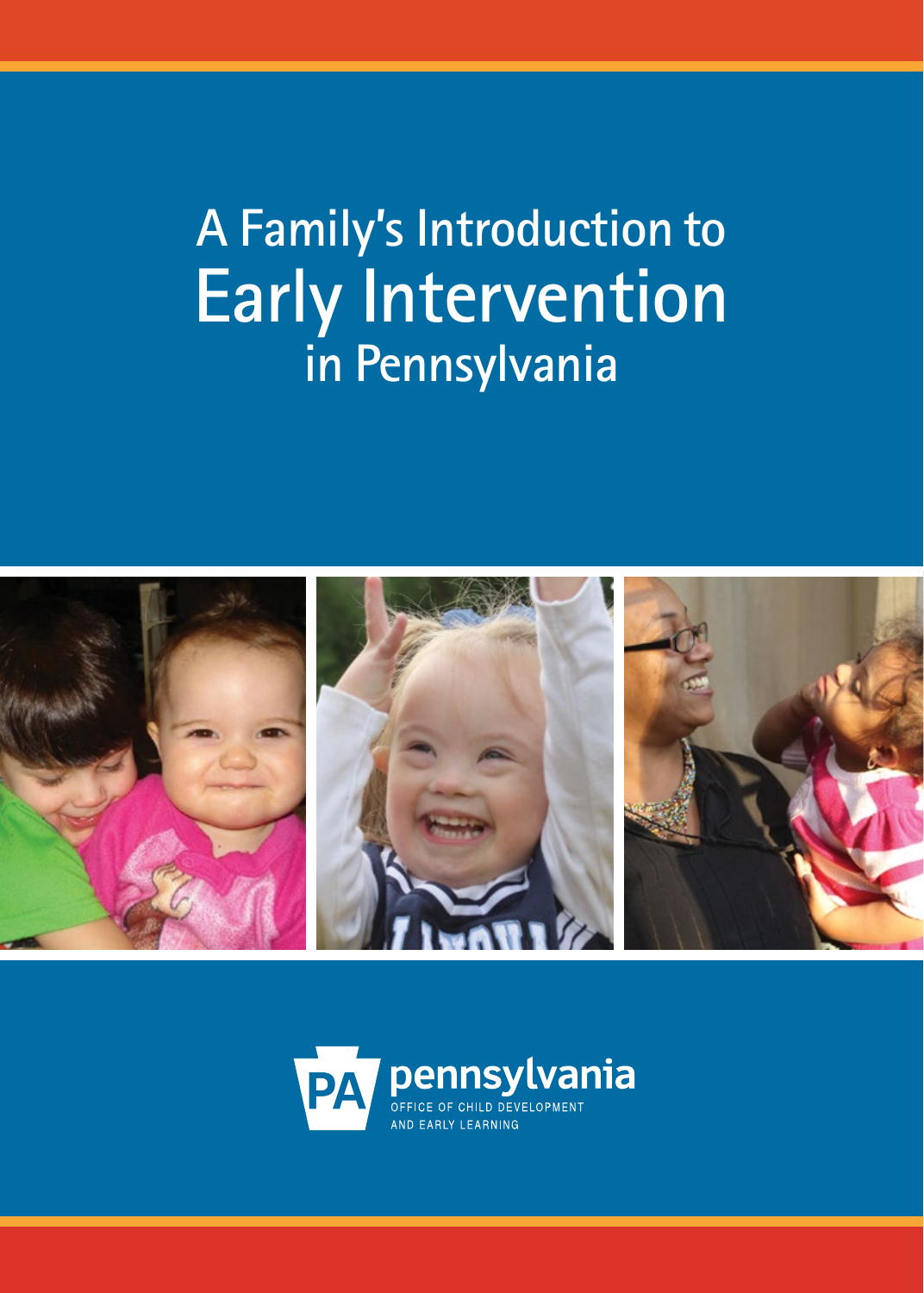# At A Glance: Phone Numbers to Contact

| My child is receiving supports and services<br>through the Early Intervention program.                                                                                                                                         |
|--------------------------------------------------------------------------------------------------------------------------------------------------------------------------------------------------------------------------------|
|                                                                                                                                                                                                                                |
|                                                                                                                                                                                                                                |
| Infant/toddler Early Intervention program representative: _______________________                                                                                                                                              |
|                                                                                                                                                                                                                                |
| Preschool Early Intervention program representative: ____________________________                                                                                                                                              |
|                                                                                                                                                                                                                                |
|                                                                                                                                                                                                                                |
|                                                                                                                                                                                                                                |
|                                                                                                                                                                                                                                |
|                                                                                                                                                                                                                                |
| Other name: the contract of the contract of the contract of the contract of the contract of the contract of the contract of the contract of the contract of the contract of the contract of the contract of the contract of th |
|                                                                                                                                                                                                                                |
|                                                                                                                                                                                                                                |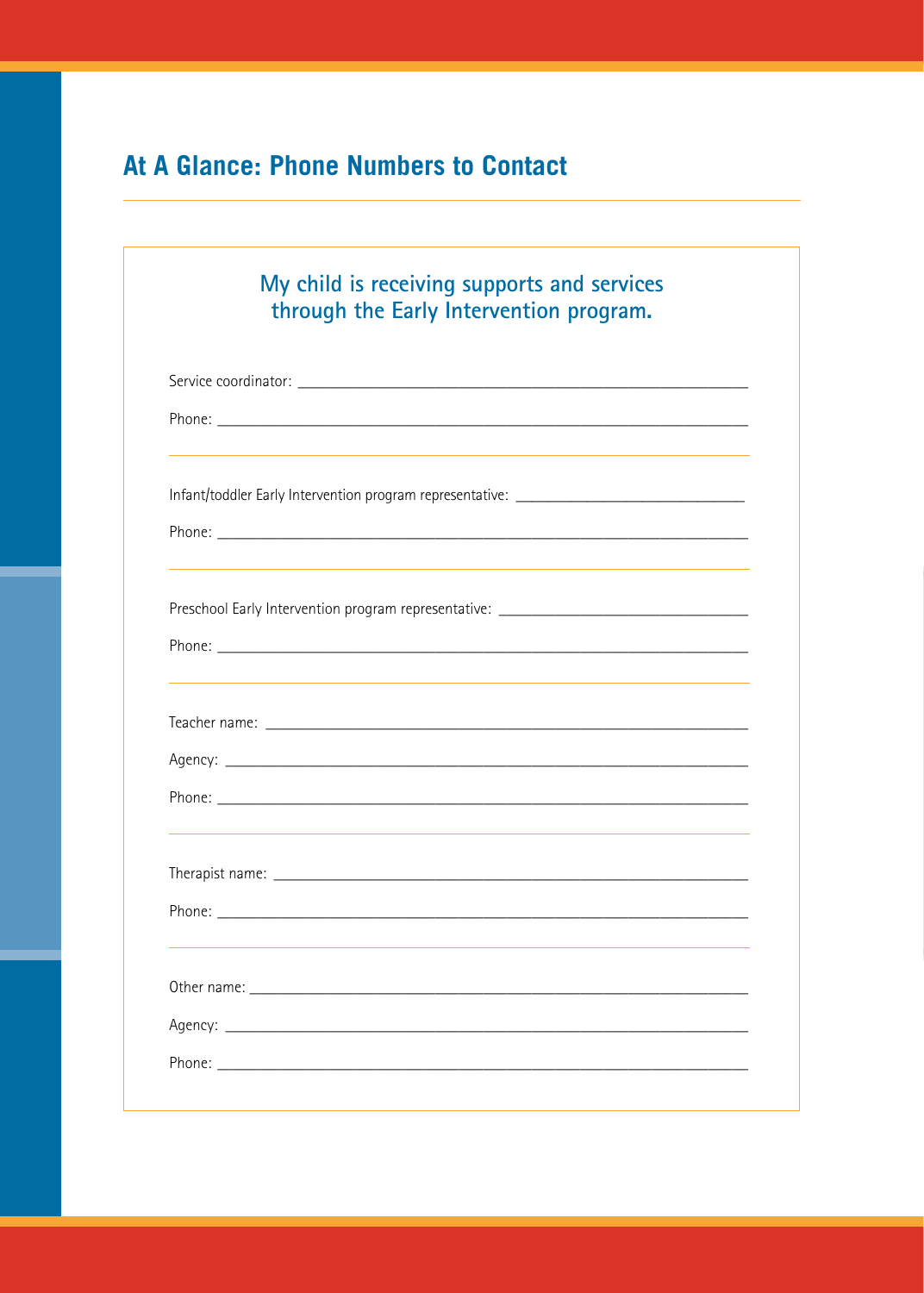## **Table Of Contents**

| IFSP-Individualized Family Service Plan                             |  |
|---------------------------------------------------------------------|--|
|                                                                     |  |
| What do you do if you are not satisfied with                        |  |
|                                                                     |  |
|                                                                     |  |
|                                                                     |  |
| - Pennsylvania Act 212: Early Intervention Services Act of 1990. 14 |  |
|                                                                     |  |
| - Understanding the Early Intervention data system  16              |  |



*"Families are big, small, extended, nuclear, multigenerational, with one parent, two parents, and grandparents. We live under one roof, or many. A family can be as temporary as a few weeks, or as permanent as forever. We become a part of a family by birth, adoption, marriage, or from a desire for mutual support... A family is a culture unto itself, with different values and unique ways of realizing its dreams; together our families become the source of our rich cultural heritage and spiritual diversity... Our families create neighborhoods, communities, states, and nations."* **Source:** REPORT OF THE HOUSE MEMORIAL 5 TASK FORCE ON YOUNG CHILDREN AND FAMILIES, (1990), NEW MEXICO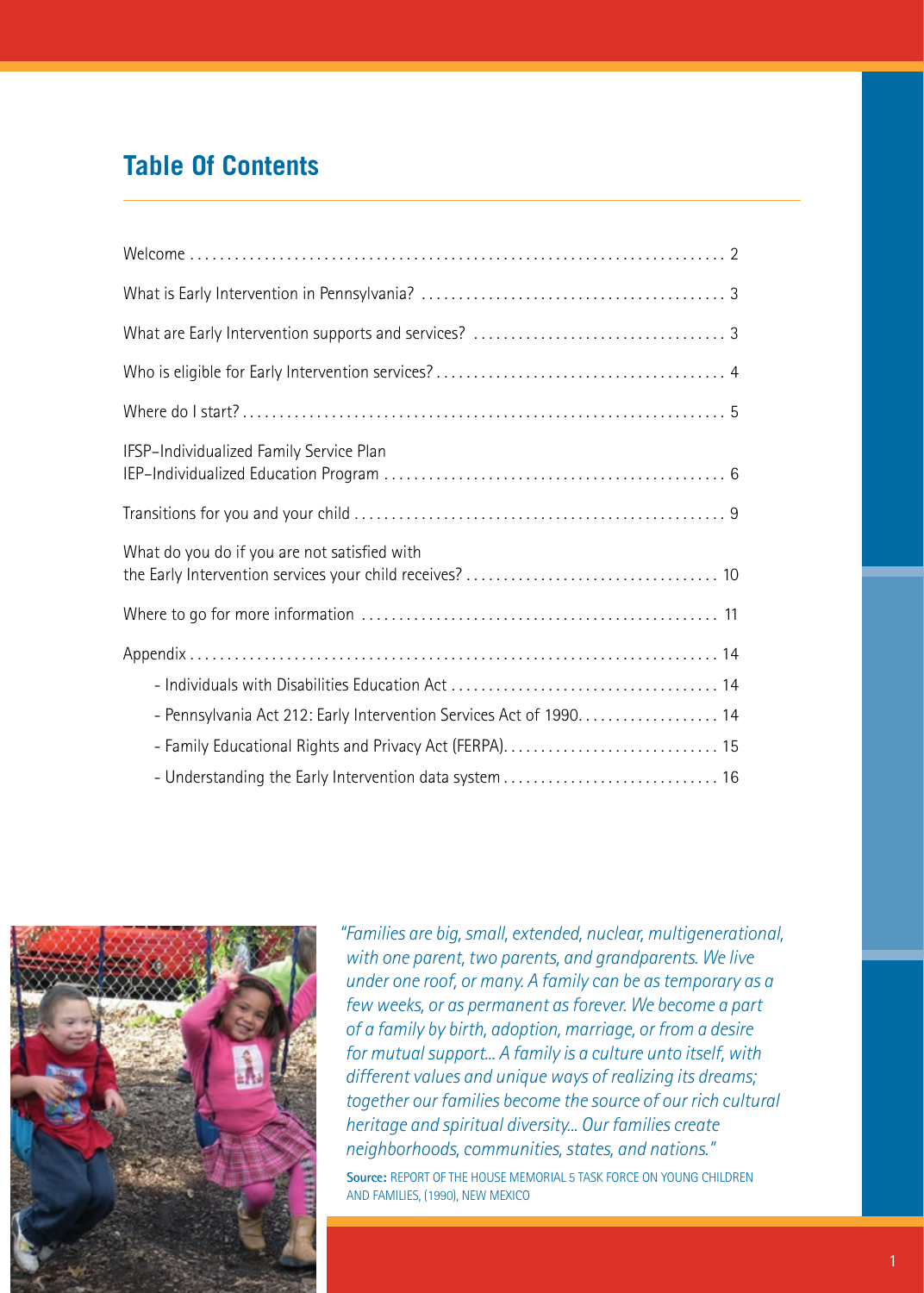### **Welcome**

When you think of your child and how he or she is growing, you notice things like how soon he or she smiles, sits up, rolls over, or how well he or she walks, talks, holds a spoon, and feeds himself or herself. Children learn naturally during this time by watching you and other children, and by being taught how to do different things. Because you know your child so well, you might notice that he or she is growing or developing differently than a cousin, brother or sister at that age. What you are noticing are changes in development. Children develop in five primary areas:

- $\blacksquare$  Ability to move, see, and hear-physical development
- $\blacksquare$  Ability to talk, understand, and express needs—language and speech development
- Ability to relate to others–social and emotional development
- $\blacksquare$  Ability to eat, dress, and take care of oneself—self help (or adaptive development)
- $\blacksquare$  Ability to think and learn-cognitive development

While all children grow and change at their own rate, some children can experience delays in their development. Sometimes this can be cause for concern.



*My 2-year-old daughter, Rose, was born prematurely and with Trisomy 21. The days following her birth were difficult and overwhelming. At the time, the only thing I knew for sure was that I did not know enough to be able to help her grow and thrive. What actually went through my mind one night was - to paraphrase a quote from the movie, Jaws – "We need a bigger boat!" For my family, Early Intervention was the bigger boat. The exchange of ideas, different strategies, and the ability to share concerns, hopes and goals with the therapists was lifesaving for us, especially me. The services we continue to receive have made me more confident in my parenting abilities. Early Intervention provides tools for the entire family, not just the child receiving services.* 

*Karen, Delaware County*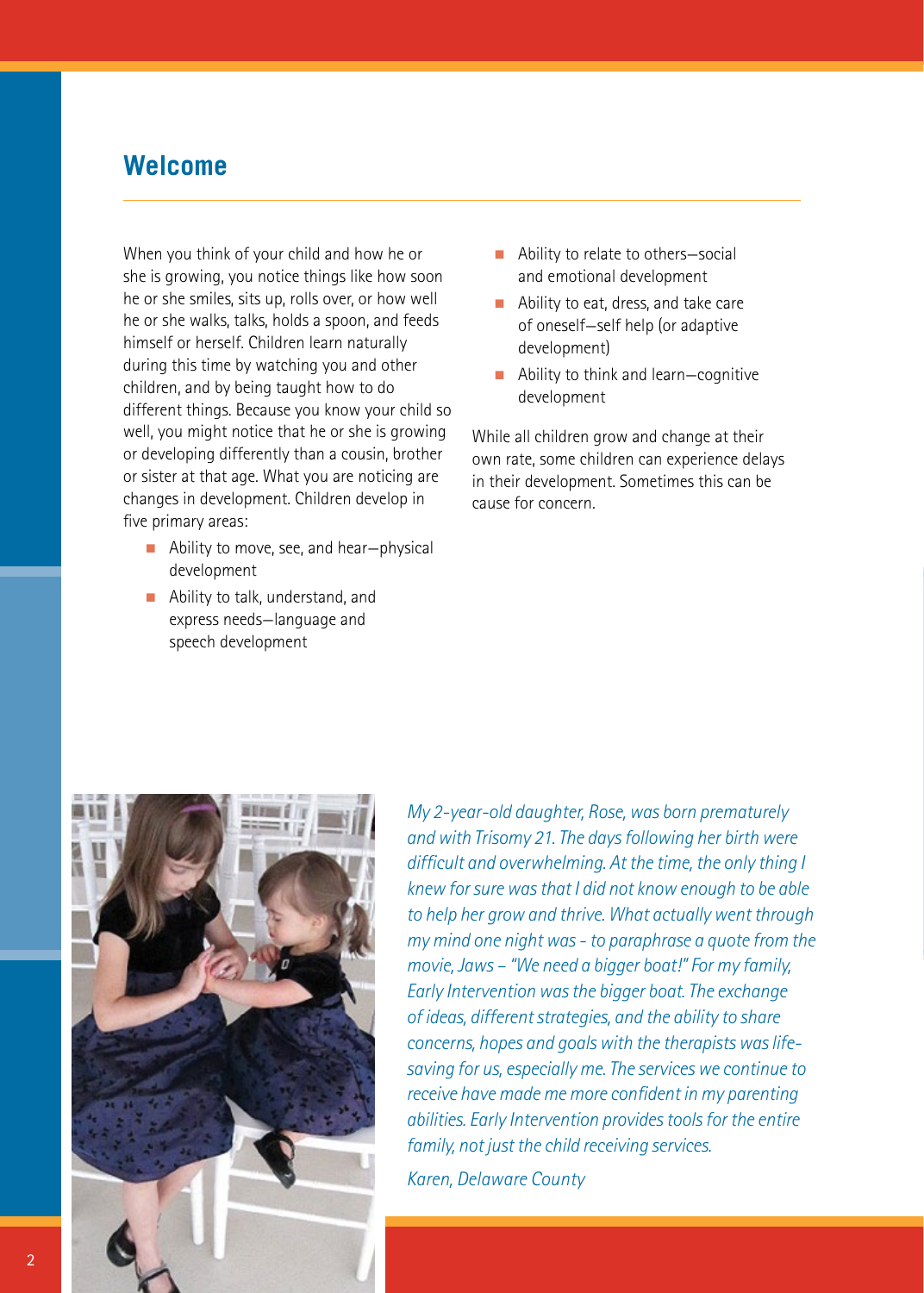### **What is Early Intervention in Pennsylvania?**

Early Intervention in Pennsylvania consists of services and supports designed to help families with children who have developmental delays or disabilities. Early Intervention builds upon the natural learning occurring in those first few years. It is a process that promotes collaboration among parents, service providers, and others significantly involved with your child.

### **Early Intervention:**

- $\blacksquare$  Helps children with disabilities develop and learn to their fullest potential
- $\blacksquare$  Enhances each family's capacity to meet the developmental needs of their child in the settings where children would be if they did not have a disability
- $\blacksquare$  Respects the family's strengths, values, diversity and competencies and answers families' questions about their child's development
- $\blacksquare$  Supports communities to become more aware of the gifts and abilities of all its children
- $\blacksquare$  Helps prevent the need for more and costly intervention in the future

### **What are Early Intervention supports and services?**

Early Intervention supports and services are provided at no cost to families. Early Intervention services can include: information about how children develop, parent or caregiver education, family supports, and developmental and instructional therapies that assist in child development. Early Intervention is individualized and provides supports to the child and family at home and in the community and is individualized to enhance the child's growing and learning. When a child attends an early care and education setting, Early Intervention can assist the early childhood staff with strategies to promote the child's development. Early Intervention can also assist families to link to a variety of community services and supports.

**You are the expert about your child.** The recommendations or suggestions that you have for your child and family are uniquely yours. Sharing them with other members on your Early Intervention team allows others to know what is important to your family. This information will help your Early Intervention team to create meaningful individualized services and supports.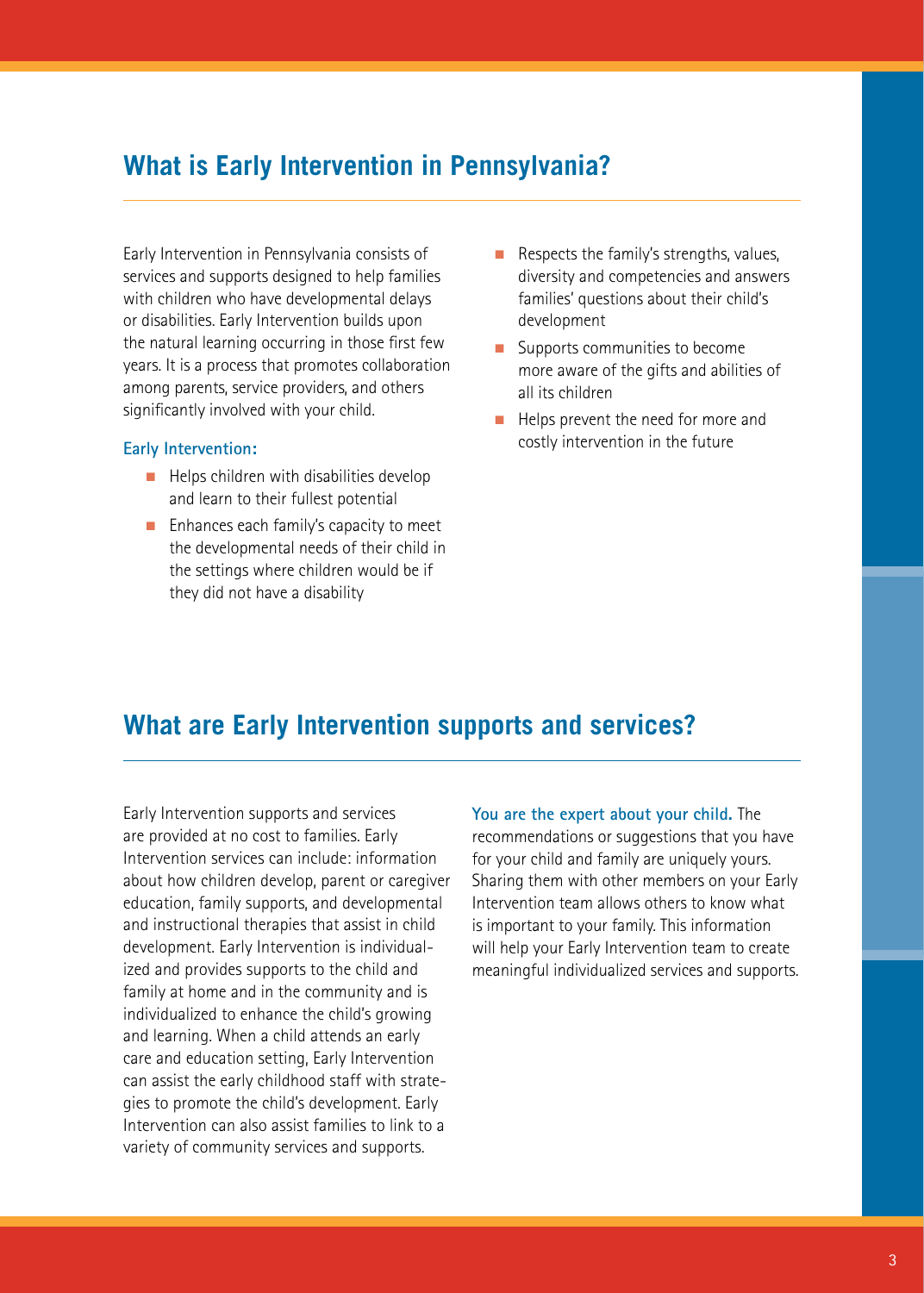# **Who is eligible for Early Intervention services?**



### **Infants and Toddlers who have:**

 $\blacksquare$  A 25 percent delay in one or more areas of development

### *OR*

 $\blacksquare$  A specialist's determination that there is a delay even though it doesn't show up on the assessments (called informed clinical opinion)

### *OR*

 $\blacksquare$  A known physical or mental condition that has a high probability for developmental delays (such as Down syndrome)

### **Preschoolers who have:**

 $\blacksquare$  A 25 percent delay in one or more areas of development

### *OR*

 $\blacksquare$  Any of the following physical or mental disabilities: autism; visual impairments, including blindness; hearing Impairments; deafness; intellectual disability; traumatic brain injury; orthopedic Impairment; other Health Impairment; serious emotional disturbance; specific learning disability; speech or language impairments; deaf-blindness; multiple disabilities;

### *AND*

n Are in need of special education and related services.

Through a unique collaboration between the Pennsylvania Departments of Education (PDE) and Human Services (DHS), the Office of Child Development and Early Learning (OCDEL) administers the commonwealth's Early Intervention program for eligible infants, toddlers and preschoolers.

At a local level, the infant/toddler Early Intervention programs administer the services for children from birth to three years of age. OCDEL contracts services through intermediate units (IUs), school districts, and private agencies for local services to preschoolers from three years of age to the age of beginners.\*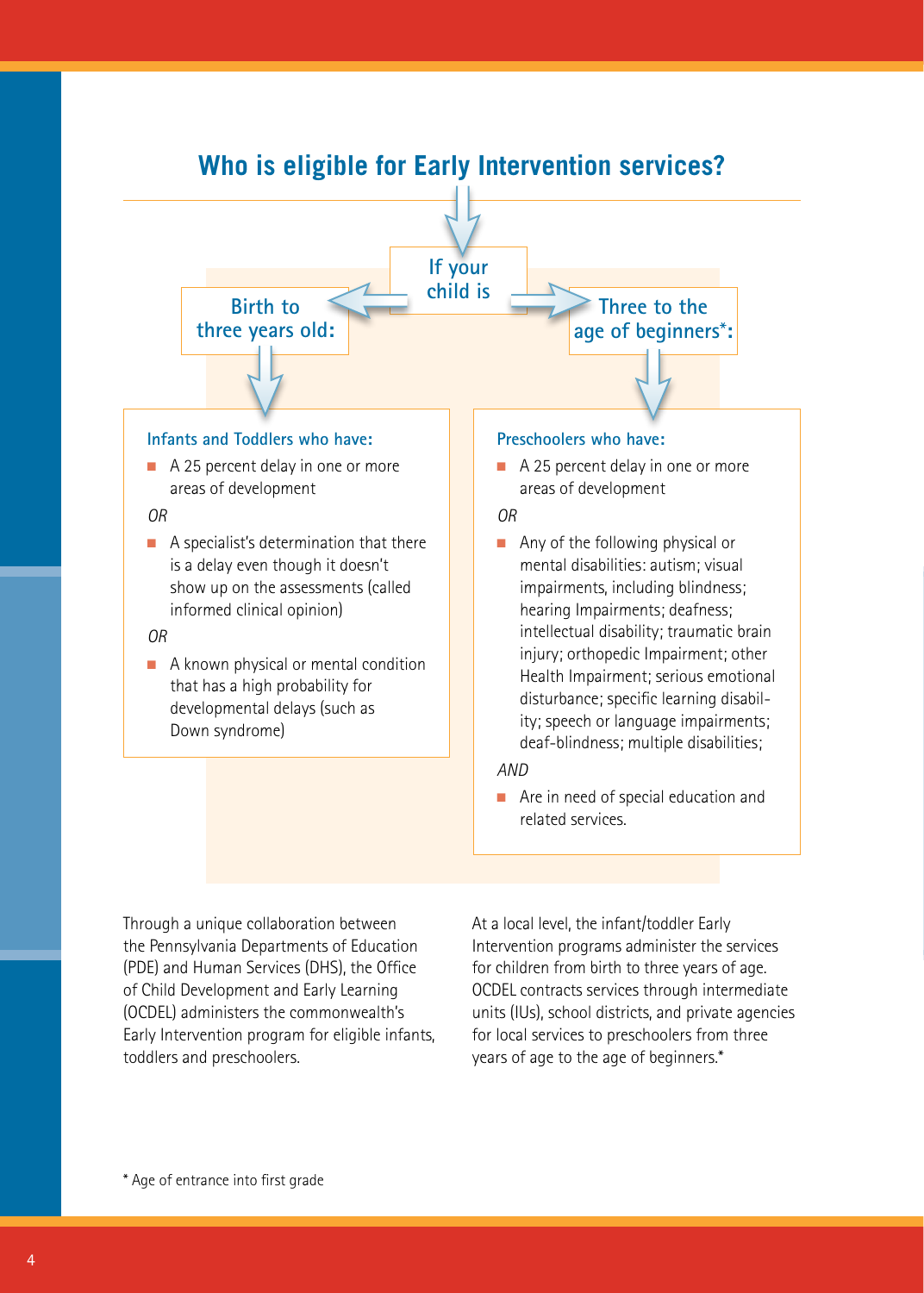### **Where do I start?**

### **Screening**

Your first contact with the Early Intervention program may include a screening of your child's development. A screening is a quick and easy process, usually just a few questions about your child's development. The screening helps to determine if an evaluation is needed. You may request a multidisciplinary evaluation at any point during the screening process.

### **Evaluation**

If there are concerns about your child's development, a multidisciplinary evaluation will be conducted to determine your child's eligibility for Early Intervention supports and services.

**The evaluation will only occur with your written permission.** You will be given a consent form to indicate that you understand and agree to the evaluation.

Planning for an evaluation begins with a team; you and your service coordinator or representative from the Early Intervention program. Other team members may participate as appropriate for your child and family's needs. **You are the expert on your child** and your participation as a member of the team is very important.

### **How to prepare for the evaluation:**

- $\blacksquare$  Inform the service coordinator or your Early Intervention contact person if you need an interpreter or other assistance.
- $\blacksquare$  Be ready to share information that you think is important: current health reports, medical records, a baby book, growth chart, or other evaluations or reports.
- $\blacksquare$  Think about your child and any questions or concerns you might have related to his or her development.
- **Be prepared to share information about** activities that are challenging for your child and family to participate in at home, in the community, and at child care or preschool, as well as what your child and family enjoys doing together.
- $\blacksquare$  Think about where your current support comes from, for example, your extended family, a faith community, your neighborhood, a parent group, etc.

The evaluation will look at all areas of your child's development. During the evaluation, you and members of the team will talk about the good things your child is doing as well as identify any concerns. The evaluation will also determine the strengths and needs of your child and family.

If your child is determined eligible, the information from the evaluation will help the team know what is important to your family and will help create meaningful individualized services.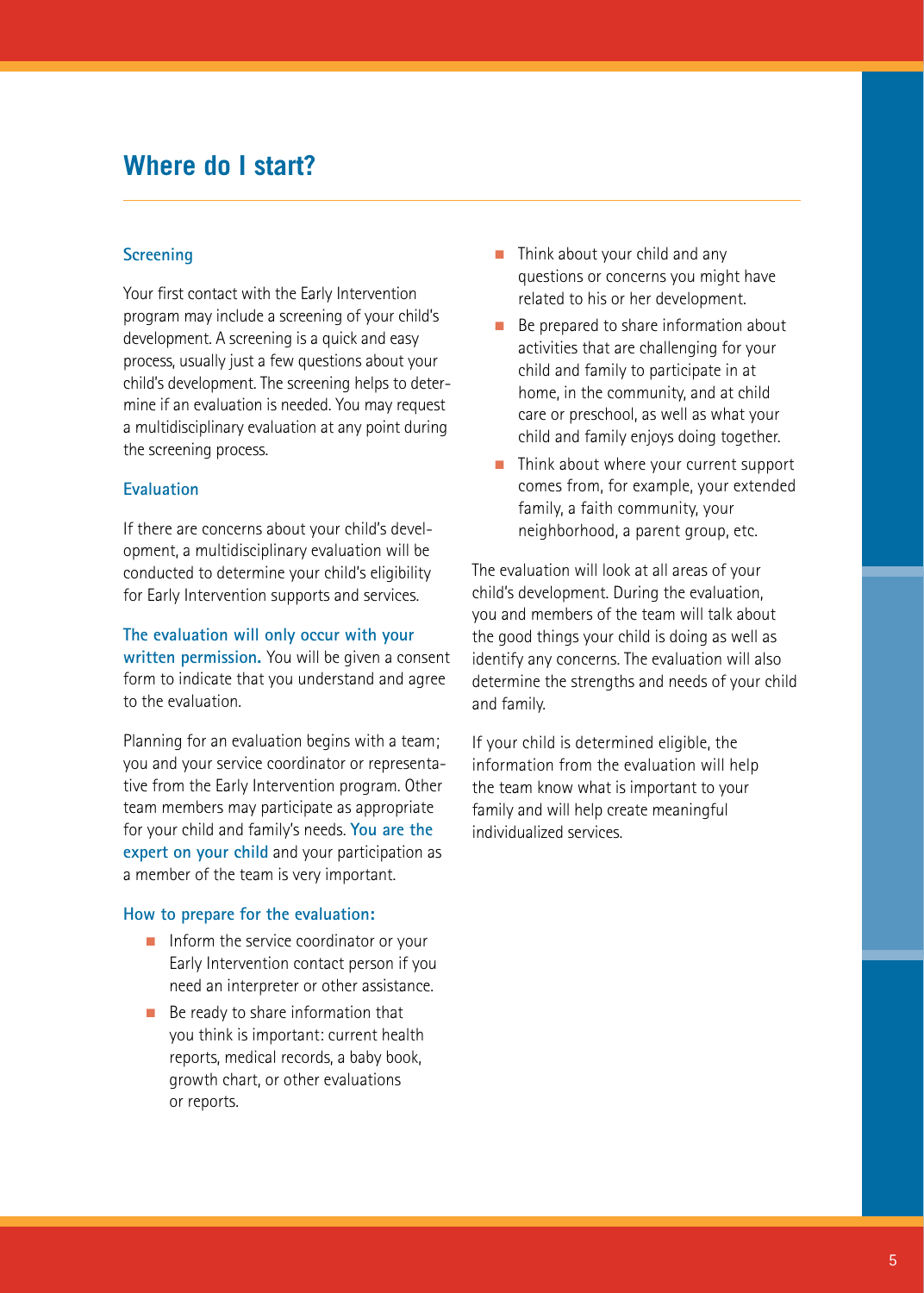### **IFSP–Individualized Family Service Plan IEP–Individualized Education Program**

If your child is eligible, the Early Intervention team, including you, will move to the next step; the development of a written plan. The written plan for infants and toddlers is called the Individualized Family Service Plan (IFSP) and for preschool children it is called the Individualized Education Program (IEP).

### **Who develops the IFSP or IEP?**

With your service coordinator or representative from the Early Intervention program, you help develop the IFSP or IEP. **You are an equal partner on the team.** As the parent and expert on your child, your knowledge of your child is important to the development of the IFSP or IEP.

#### **How is the IFSP or IEP developed?**

Your IFSP or IEP team will meet together and discuss the information gathered from the evaluation about your child's strengths and needs. The plan meeting is your opportunity to share ideas for your child and family with other members of the team. It is also your opportunity to share information about your daily routines, preferred activities, and activities that are challenging for your family. This information will provide your team with ideas about how to target Early Intervention supports and services to meet your child's and family's needs.



*We are grateful for the support, kindness, guidance, understanding and ideas to help our son, Alex. We learned about the importance of working as a team to help him and have been thankful for this program ever since. Nancy, Montgomery County*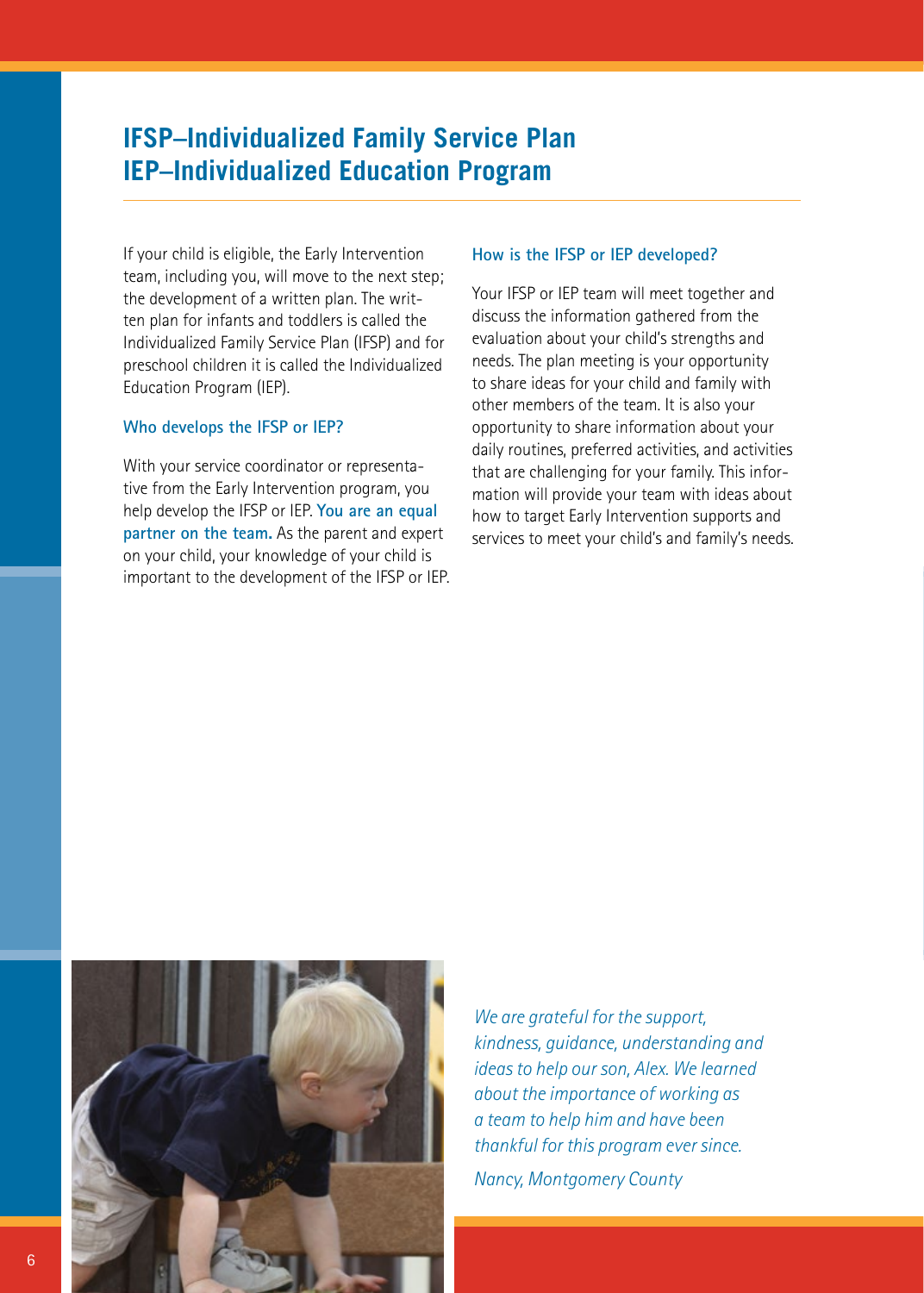### **An IFSP or IEP must include:**

- A statement of your child's level of development
- $\blacksquare$  With your consent, a statement of the family's strengths, priorities and concerns as they relate to your child's development
- $\blacksquare$  Information or assistance to help you access community resources
- $\blacksquare$  Special considerations that relate to vision, hearing, challenging behaviors, communication and needs related to assistive technology or transitions
- $\blacksquare$  The measurable goals or outcomes expected for your child and family, as well as how and when it is hoped they will be achieved
- $\blacksquare$  A description of Early Intervention services that are to be provided, as well as in what setting they will occur
- $\blacksquare$  A statement of when services are expected to begin and how long they will continue
- $\blacksquare$  The name of your service coordinator or Early Intervention contact person
- $\blacksquare$  A written plan for transitions as your child's needs change
- $\blacksquare$  The date when the IFSP or IEP will be reviewed

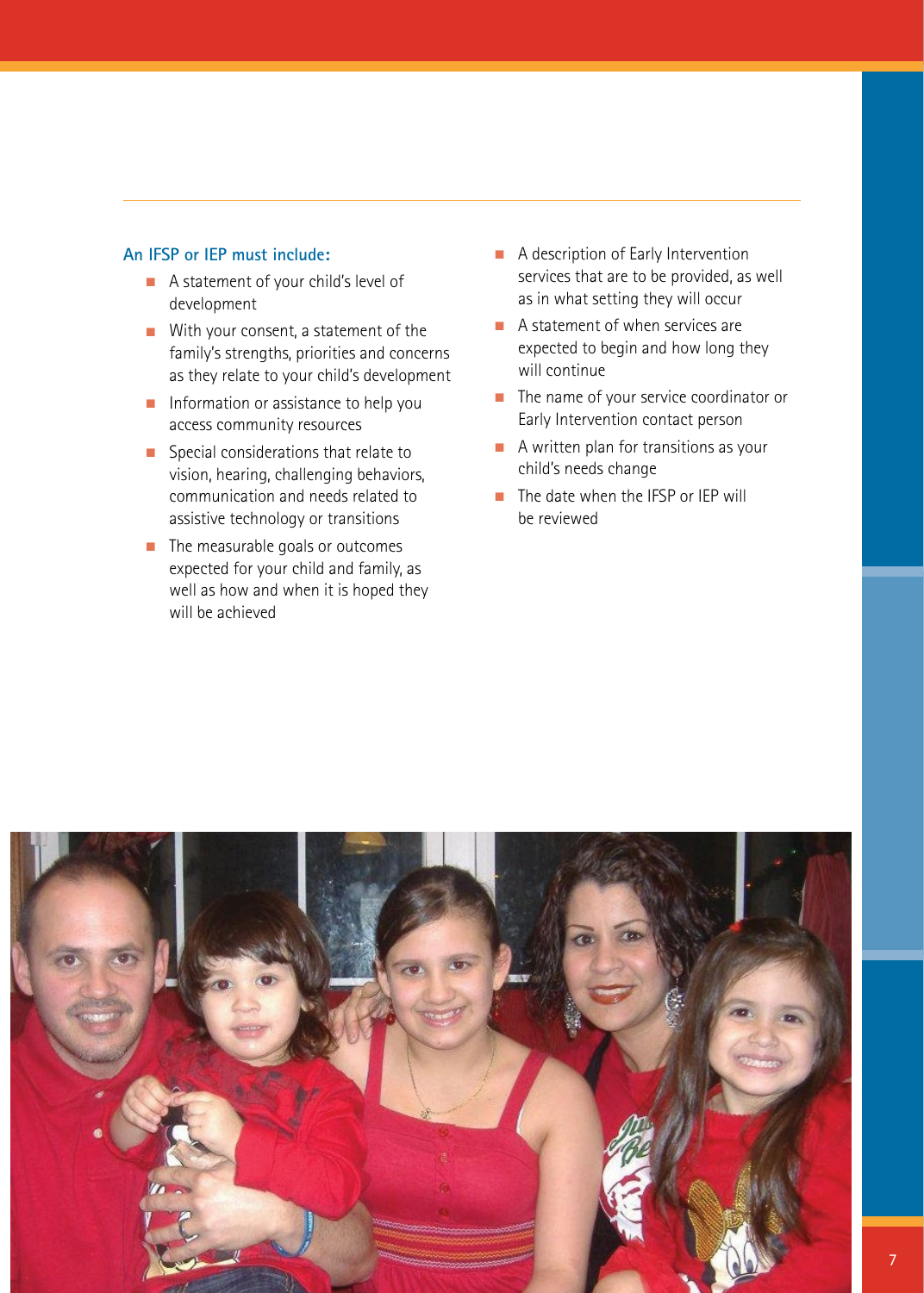### **IFSP or IEP** *(continued)*

#### **Where are IFSP or IEP services provided?**

Early Intervention services must be delivered in settings that are consistent with the needs of your child and family. To the maximum extent appropriate, services and supports are provided in environments, including the home and community settings, in which children without disabilities participate.

Early Intervention supports and services are embedded in the learning opportunities that exist within your typical routines in the home, community and/or child care/preschool programs. Early Intervention services should support the child's participation in the typical routines of family and community life.

### **When do Early Intervention services and supports start?**

Early Intervention services must start no later than 14 calendar days from the date you agree to the services described on the IFSP or IEP, unless you and the team recommend a later date.

**You may request an IFSP or IEP meeting to discuss the potential need for changes at any time by getting in touch with your service coordinator or contact person.**

#### **How to prepare for the IFSP or IEP:**

- $\blacksquare$  Identify your child's unique qualities and strengths.
- $\blacksquare$  Think about what you and your family want for your child now, and in one, two, or five years from now or even as an adult.
- $\blacksquare$  Identify the questions you have regarding your child. All questions are important. For example: Why is she so fussy? Why is he so quiet? Is that ok? Is that a concern?
- $\blacksquare$  List what you and your child really enjoy doing such as: playing with water or sand, watching TV, or going for walks. This will help you and the team identify how you can use these routines to help your child develop and grow.
- **n** Consider the special needs your child has. Think about what your child might need to reach his or her full potential: adaptive equipment, feeding or self-help skills, help to move around, or help to communicate.
- $\blacksquare$  Consider issues for which you would like help in finding the solution. For example, do you as a family like to go to the beach, but you're concerned about how to take your child?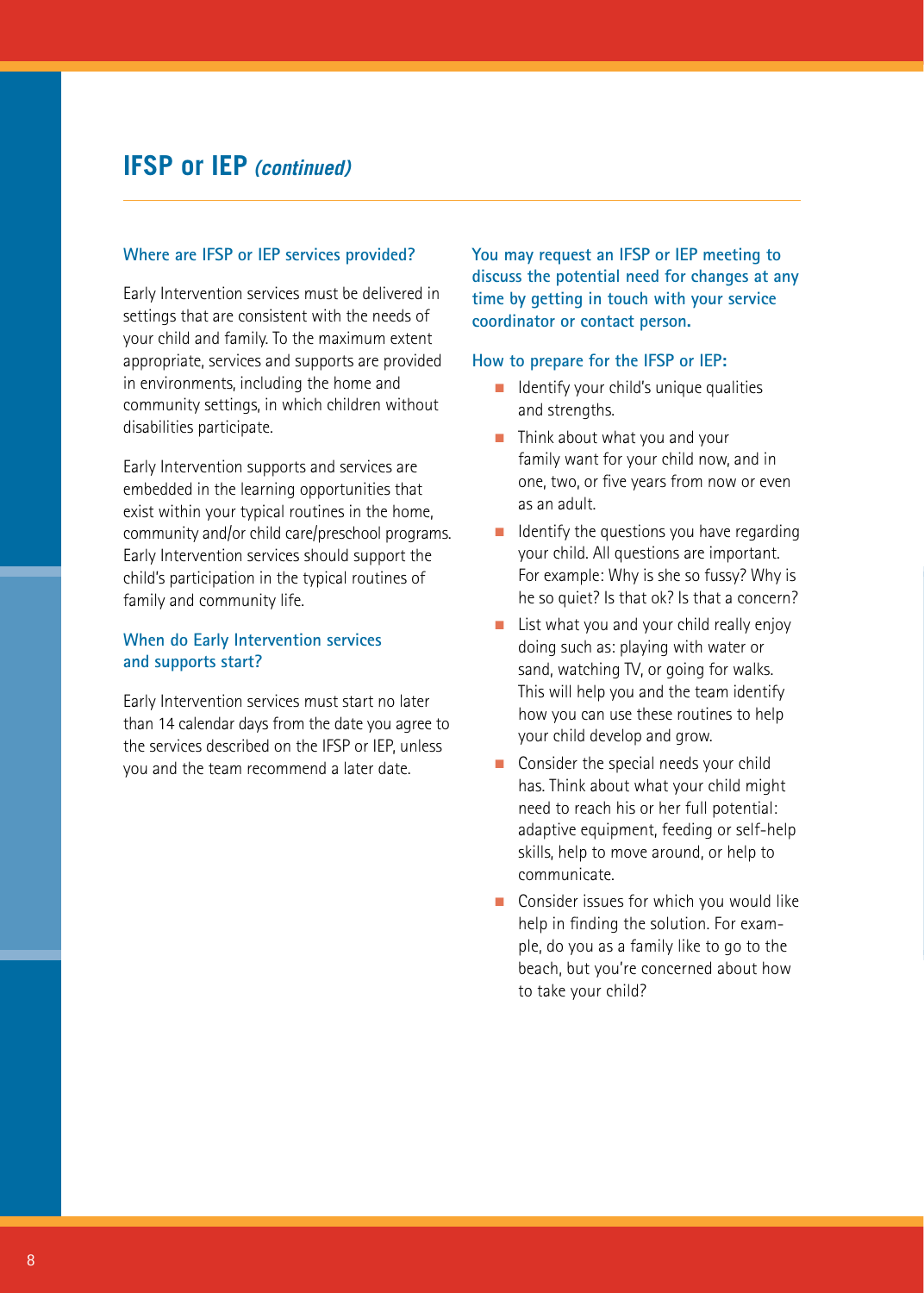### **Transitions for you and your child**

Transitions occur in our lives all the time in many different ways. Changes in our jobs or homes are examples. While receiving Early Intervention services, you and your child experience transitions as well.

Transition in Early Intervention services means movement from one program to another, such as:

- $\blacksquare$  From the hospital to your home
- From an infant/toddler Early Intervention service to a preschool Early Intervention service
- **n** From Early Intervention services to other early care and education settings such as Head Start or child care programs
- From preschool Early Intervention services to kindergarten or first grade

### **Planning a successful transition**

As a very important part of the team, you need to know all the options—ask questions:

- $\blacksquare$  What is needed for my child?
- $\blacksquare$  What is available?
- $\blacksquare$  Who is involved?
- $\blacksquare$  Where are they?
- $\blacksquare$  When is this transition going to occur?
- $\blacksquare$  How will the transition occur?
- $\blacksquare$  What activities will help my child adjust to the transition?
- $\blacksquare$  How can my family and child be supported through this change?

### **Early Intervention transition meetings**

If your child is in the infant/toddler Early Intervention program, the year before your child's third birthday, the Early Intervention program will invite you to a transition meeting to discuss options. The transition meeting should occur 90 days before your child's third birthday.

If your child is in the preschool Early Intervention program, during the year before your child is eligible for kindergarten or first grade, the Early Intervention program will invite you to a transition meeting to discuss options for your child. This transition meeting must occur before the end of February. If your child is kindergarten/school age, the funding for services is the responsibility of the local school district.

### **Sharing information during transitions**

Sharing information is key to a successful transition. To help with transition planning, the Office of Child Development and Early Learning (OCDEL) provides local Early Intervention preschool programs with information on infants and toddlers in the Early Intervention program who will be turning 3 in the upcoming year. This information includes the child's name, date of birth, and parent contact information. This information is provided as required by federal regulations and helps to make sure that all children who are potentially eligible for Early Intervention services have been identified. Your written permission is required to share any additional information with the Early Intervention preschool program.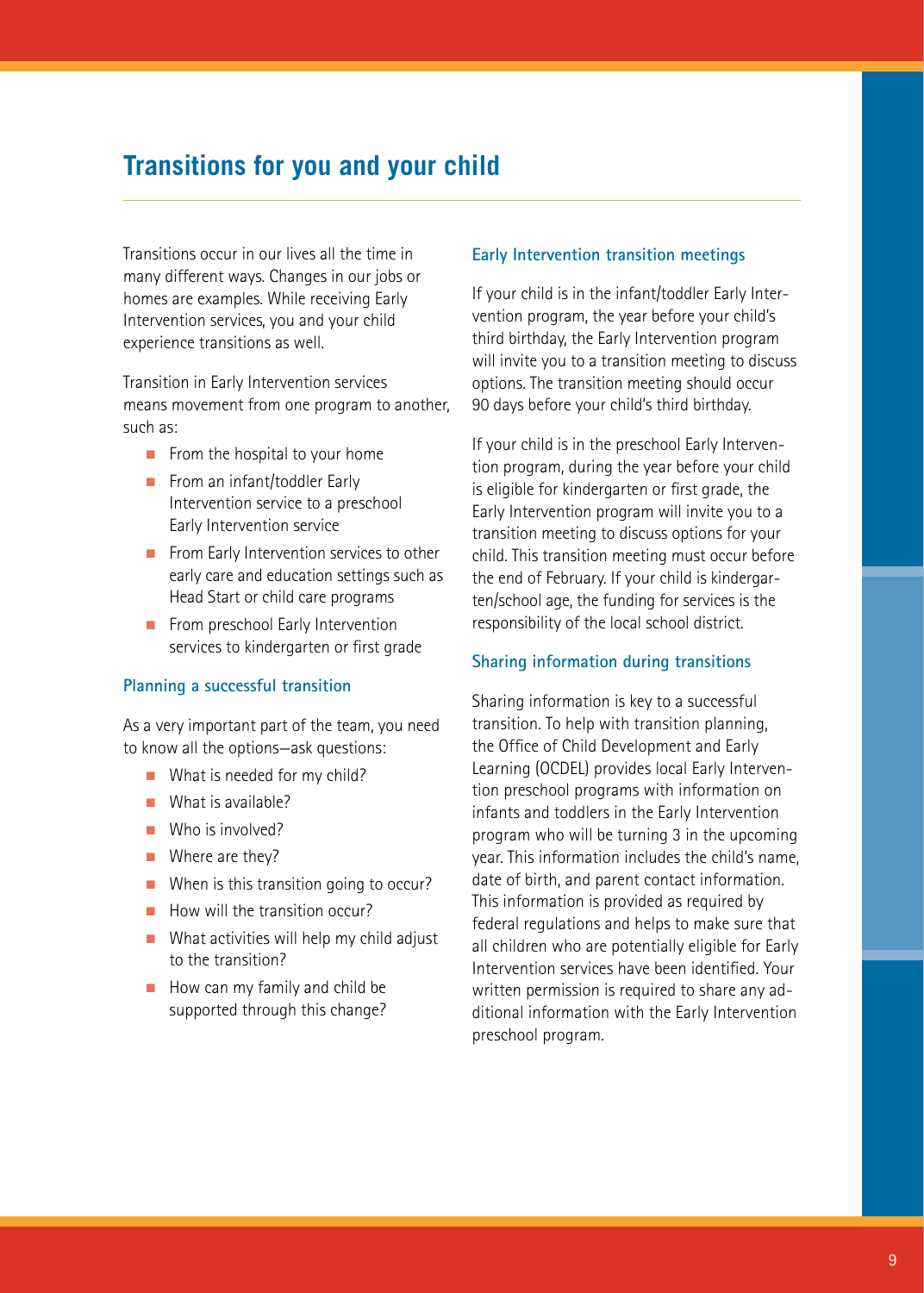

### **You may request a due process hearing conducted by the Office for Dispute Resolution at any time by:**

- Contacting your service coordinator at the infant/toddler Early Intervention program if your child is under three years of age; or
- **n** Contacting your preschool Early Intervention program supervisor and putting your request in writing if your child is three years of age or older; or

■ Calling ODR at 800-222-3353 or visit the ODR website at http://odr-pa.org.

If you have any questions about which process to follow, call one of the phone numbers listed above. Persons who are deaf or hard of hearing may access all numbers by dialing 800-654-5984 or 711 through the PA Relay Service.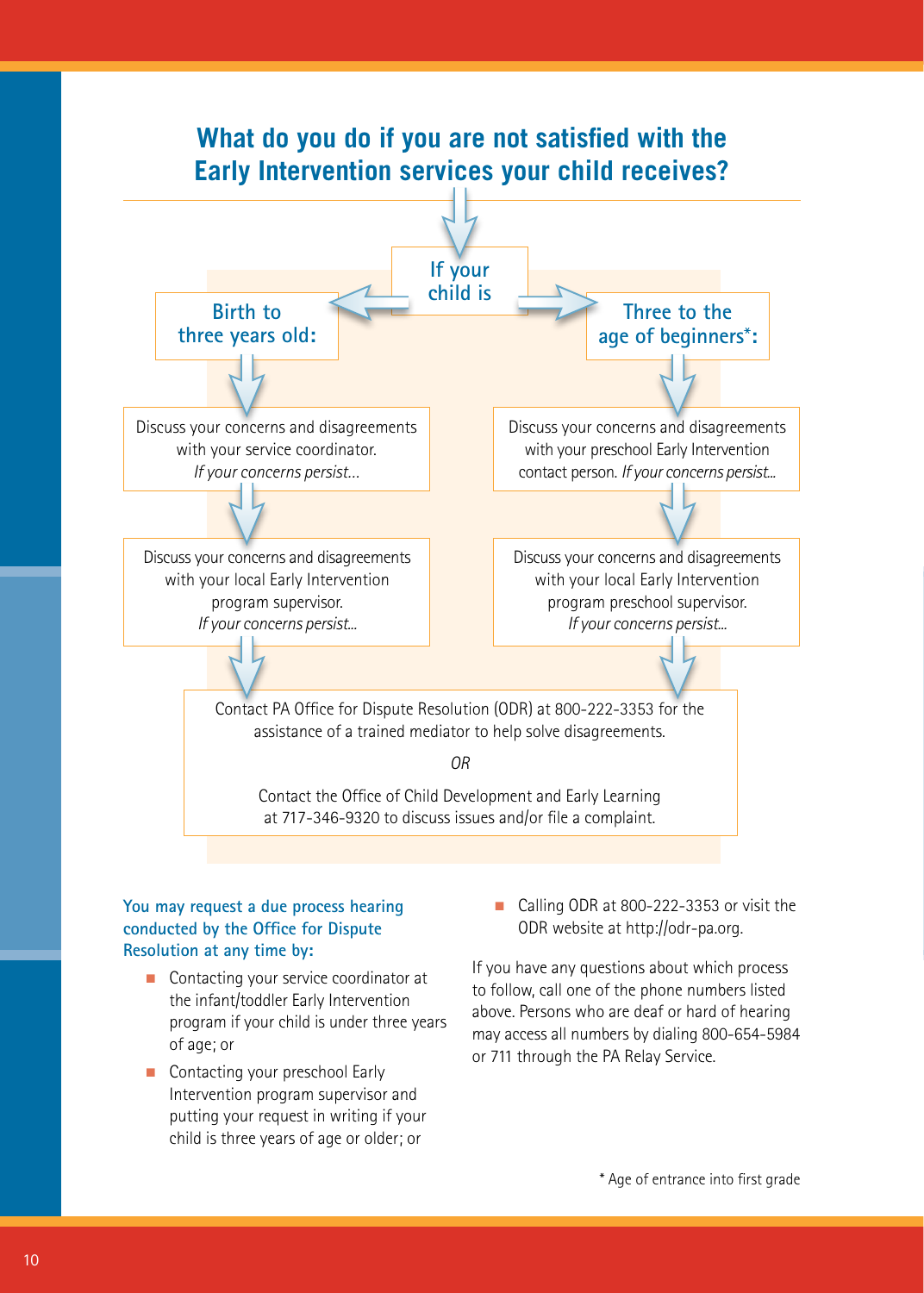### **Where to go for more information**

**Parent to Parent of Pennsylvania (P2P of PA)** 888-727-2706 (toll free) Email: info@parenttoparent.org www.parenttoparent.org

Parent to Parent of Pennsylvania links families of children and adults with disabilities or special needs on a one-to-one basis with a peer supporter for purposes of support and information. Services are free and confidential.

### **Competence and Confidence Partners in Policymaking Early Intervention (C2P2EI)** 215-204-3031

Email: iod@temple.edu http://disabilities.temple.edu/programs/ leadership/c2p2ei.shtml

C2P2EI is an innovative leadership training program for parents of children in Early Intervention. C2P2EI provides up-to-date information on best practices, resources, and policy issues.

### **Disability Rights Network of Pennsylvania (DRN)**

800-692-7443 (Harrisburg) 215-238-8070 (Philadelphia) 412-391-5225 (Pittsburgh) Email: intake@drnpa.org www.drnpa.org

DRN is a statewide, nonprofit corporation designated as the federally mandated organization to advance and protect the civil rights of adults and children with disabilities.

#### **Education Law Center**

215-238-6970 (Philadelphia) 412-258-2120 (Pittsburgh) www.elc-pa.org

The Education Law Center is a nonprofit legal advocacy and educational organization, dedicated to ensuring that all of Pennsylvania's children have access to a quality public education.

**Hands and Voices Guide By Your Side (GBYS)** 800-360-7282 (PA Only) Email: agaspich@pattan.net http://www.paearlyhearing.org

GBYS is a specialized parent support program that links families of infants and toddlers identified with deafness and hearing loss with trained and experienced parent guides. Parent guides are other parents of children with deafness and hearing loss who provide unbiased information and emotional support. Services are free and confidential.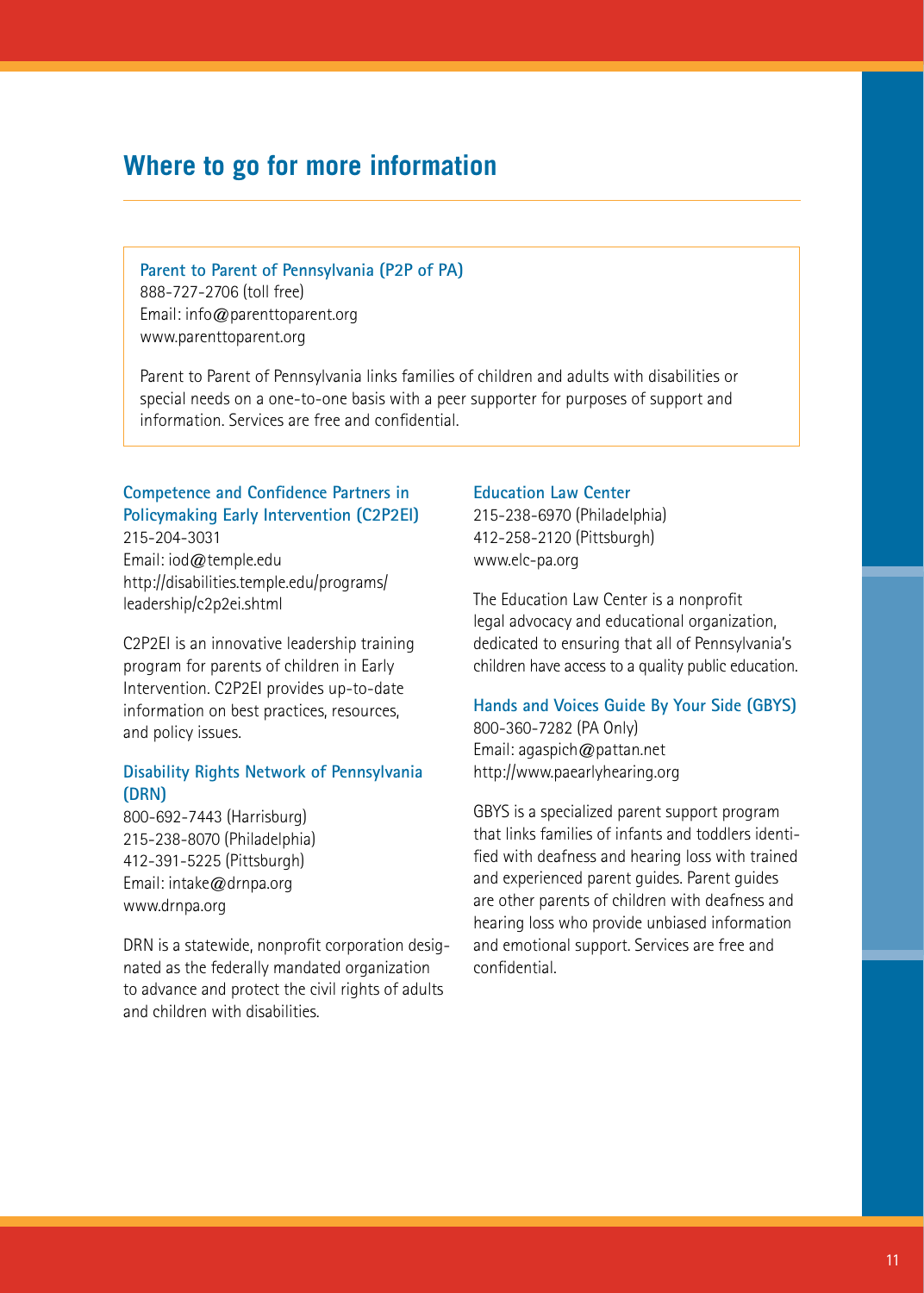### **Where to go for more information** *(continued)*

### **Hispanos Unidos para Niños Excepcionales (HUNE) (Hispanics United for Exceptional Children)**

215-425-6203 (Voice) www.huneinc.org

HUNE is a not-for-profit organization that provides free, bilingual English and Spanish training and technical assistance to parents of infants, children, and youth with disabilities and to professionals who work with children.

### **Local Interagency Coordinating Councils (LICCs)**

To contact your local LICC, call CONNECT at 800-692-7288 (for TTY, dial 711 for Relay Service) or email CONNECTHelp@tiu11.org.

LICCs are local Early Intervention program councils with membership from families, infant/toddler and preschool Early Intervention programs, school districts, Early Intervention providers, and other programs. Please ask your Early Intervention program how you can get involved.

### **Mission Empower**

1-844-370-1529 Email: advocate@missionempower.org www.missionempower.org

Mission Empower serves Erie County families who have children with the full range of disabilities, from birth to age 26, by providing individual assistance, as well as advocacy, training, and facilitation of parent involvement in their child's school.

### **Office of Child Development and Early Learning (OCDEL) Bureau of Early Intervention Services and Family Supports (BEISFS)**

717-346-9320

Email: RA-ocdintervention@pa.gov www.education.pa.gov (click on Early Learning then Early Intervention) OR

www.dhs.pa.gov for DPW Program Offices, (click on Office of Child Development and Early Learning, then Early Intervention).

Through a unique collaboration between the Departments of Education (PDE) and Human Services (DHS), OCDEL administers Pennsylvania's Early Intervention program for infants, toddlers and preschoolers with developmental delays or disabilities.



*All of our therapists communicated with each other and provided a coordinated, comprehensive plan for our child. This helped to ensure that we got the most out of this critical time for our child and that she was prepared for preschool.* 

*Marquitha, Chester County*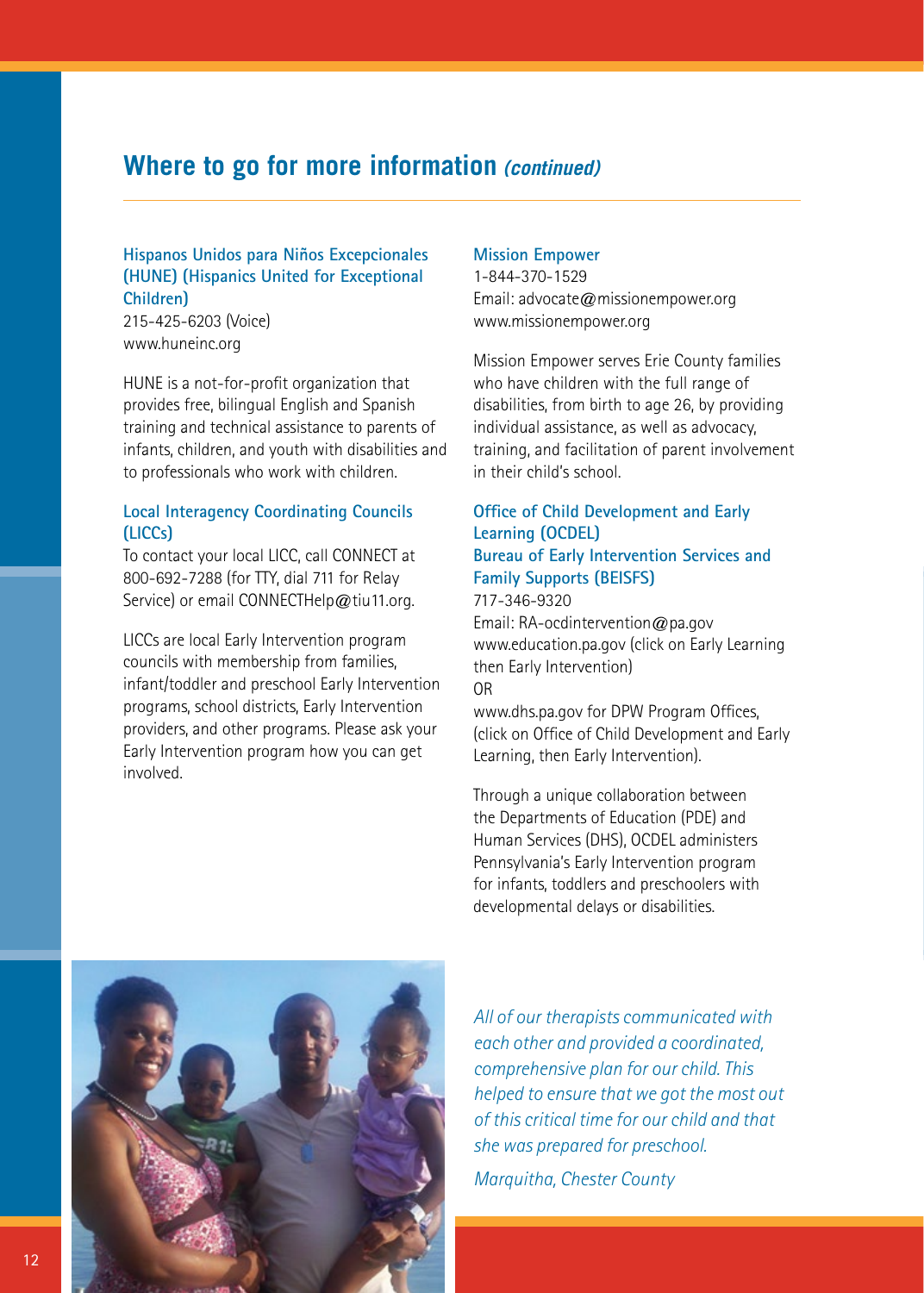### **Parent Education and Advocacy Leadership (PEAL) Center**

866-950-1040 (toll free) 412-281-4404 (Voice) / 412-281-4409 (TTY) Email: info@pealcenter.org www.pealcenter.org

The PEAL Center provides training and information for parents and friends of children with disabilities, educators, health care and community service providers, and advocates. The PEAL Center serves western and central Pennsylvania.

### **Parents as Partners in Professional Development (P3D)**

800-441-3215 x7277 Email: mmikus@pattan.net

P3D links family members to Early Intervention professional development and pre-service opportunities. Families share their insight and expertise in such roles as co-presenters, university guest lecturers, and publication reviewers.

#### **Pennsylvania Office for Dispute Resolution (ODR)**

1-800-222-3353 Email: odr@odr-pa.org www.odr-pa.org

ODR provides the resources for parents and educational agencies to resolve disputes concerning the identification, evaluation, educational placement, or the provision of service for infants, toddlers, preschool children, and students with disabilities served by the Early Intervention or special education system. These services include mediation, IFSP & IEP facilitations, and due process hearings.

### **Pennsylvania Training and Technical Assistance Network (PaTTAN) Early Intervention Technical Assistance (EITA)**

PaTTAN works collaboratively with intermediate units in the area of professional development, technical assistance, and information dissemination to support school districts throughout the Commonwealth. Early Intervention Technical Assistance (EITA) works collaboratively with Early Intervention programs for children with developmental delays/disabilities. EITA is the birth to school age component of PaTTAN. www.pattan.net

#### **PaTTAN Harrisburg**

800-360-7282 or 717-541-4960

### **PaTTAN East**

800-441-3215 or 610-265-7321

#### **PaTTAN Pittsburgh**

800-446-5607 or 412-826-2336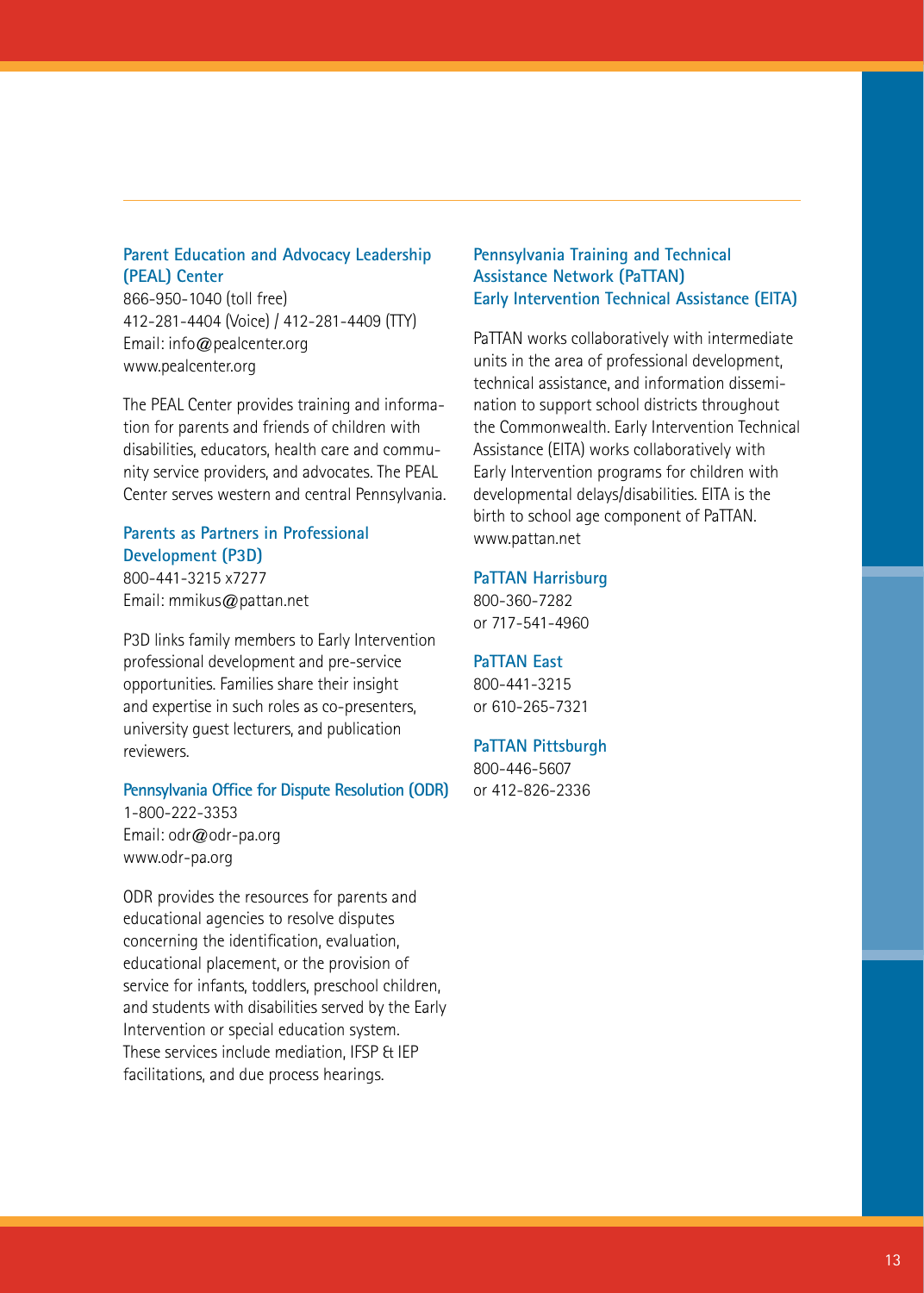# **Appendix**

### **Individuals with Disabilities Education Improvement Act of 2004 (IDEA)**

In Pennsylvania, the Office of Child Development and Early Learning, Bureau of Early Intervention Services, administers both Part C and Part B of the federal law IDEA.

### **Part C**

- $\blacksquare$  Provides services for eligible infants and toddlers and their families from birth until the child's third birthday
- **n** Services are developed by a team and written into an Individualized Family Service Plan (IFSP)
- **n** Services are delivered in a natural environment for the child and family

### **Part B**

### **(Section 619 is the Preschool Section)**

- $\blacksquare$  Provides services for eligible young children and their families from age three to the age of beginners (start of first grade)
- $\blacksquare$  Services are developed by a team and written into an Individualized Education Program (IEP)
- $\blacksquare$  Services are delivered in the least restrictive environment

### **Pennsylvania Act 212: Early Intervention Services System Act of 1990:**

PA-Act 212, the state statute for Early Intervention services, requires the Departments of Education and Human Services to ensure that:

- $\blacksquare$  Eligible young children (birth until the age of beginners) and their families receive Early Intervention services and programs
- $\blacksquare$  Appropriate services under public supervision that are designed to meet the developmental needs of eligible children are available
- $\blacksquare$  Services specifically designed to address the needs of the family to enhance their child's development are provided

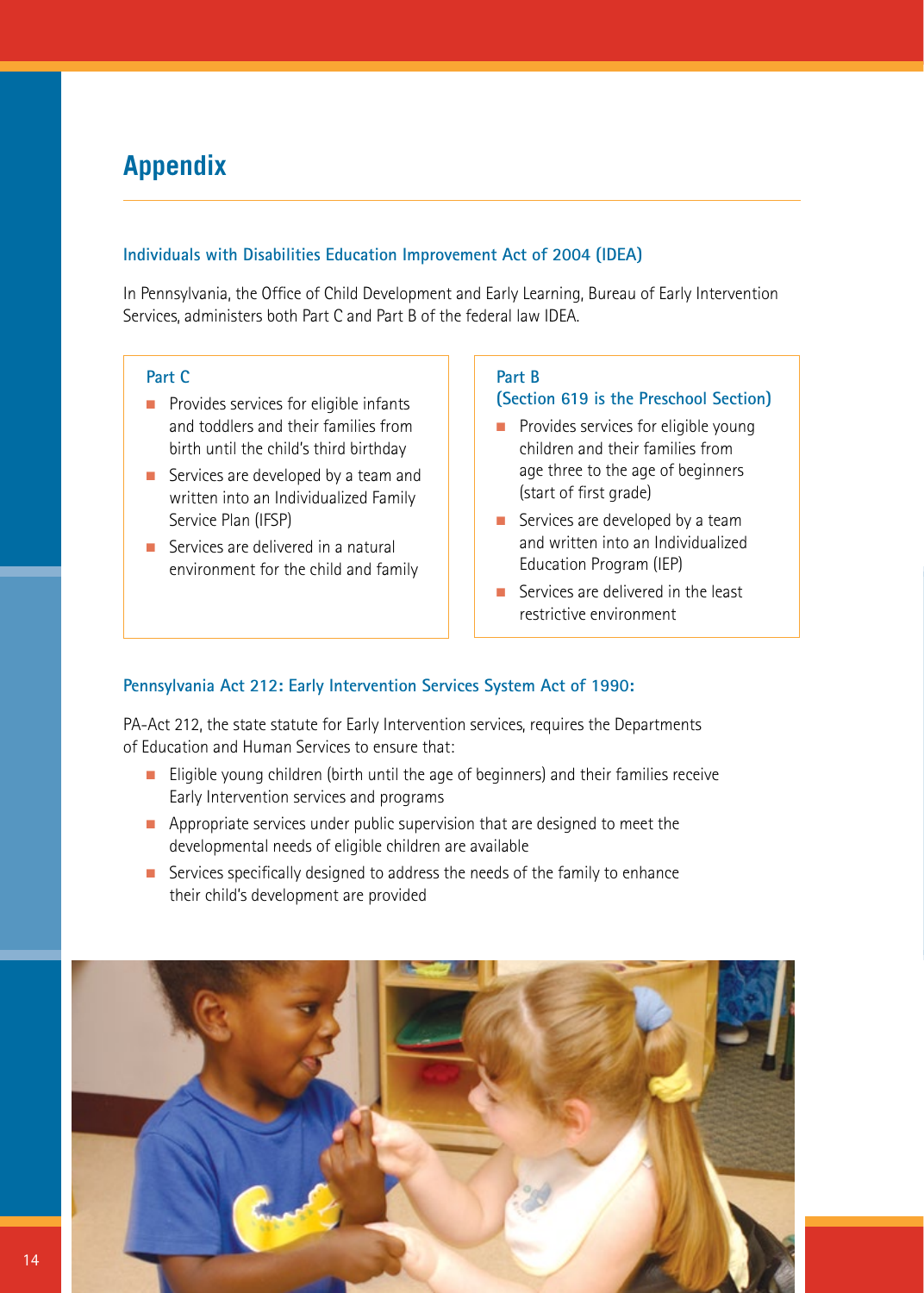### **Family Educational Rights and Privacy Act (FERPA)**

The following information summarizes your rights and privileges under the Family Educational Rights and Privacy Act of 1974 (FERPA). This is a federal law which protects the confidentiality of a child's educational records by limiting their disclosure. FERPA guarantees parents certain rights which are described below.

- **1. Access to records:** You have the right to inspect and review your child's records and to receive a copy of the records.
- **2. Amend information in records:** You have the right to request that your child's Early Intervention records be changed if they are inaccurate or misleading, and to have a hearing if that request is refused.

### **3. Disclosure of personally identifiable**

**information:** Generally, the Early Intervention program must have written permission from the parent in order to release any information from a child's educational record. However, FERPA allows Early Intervention programs to disclose those records, without consent, to the following parties or under the following conditions:

- a. Early Intervention officials with legitimate educational interest
- b. Dissemination of directory information (e.g., child's name, DOB, and parent contact information)
- c. Other Early Intervention program to which a child is transferring
- d. Specified officials for audit or evaluation purposes
- e. Organizations conducting certain studies for or on behalf of the Early Intervention program
- f. To the courts to comply with a judicial order or lawfully issued subpoena
- g. Appropriate officials in cases of health and safety emergencies
- **4. Complaints:** If you believe that the Early Intervention program is not complying with FERPA or not guaranteeing you your rights outlined above, you may file a letter of complaint with the federal office in charge of enforcing the Act at the address below:

 Family Policy Compliance Office U.S. Department of Education 400 Maryland Avenue Washington, DC 20202-8520 1-800-872-5327

**5. Policy:** A complete copy of the FERPA legislation is available at your request. You may receive a copy by contacting your Early Intervention program or https://www2.ed.gov/policy/gen/guid/fpco/ ferpa/index.html.

### **Parental Consent and Notice**

- **1. Prior written notice:** You have the right to prior written notice before the Early Intervention program proposes, or refuses, to initiate or change the identification, evaluation, or placement of your child or the provision of Early Intervention services.
- **2. Parental consent:** You must provide consent before any screening, evaluation or assessment; before Early Intervention services are provided; before public benefits or insurance or private insurance is accessed; and prior to the disclosure of personally identification information.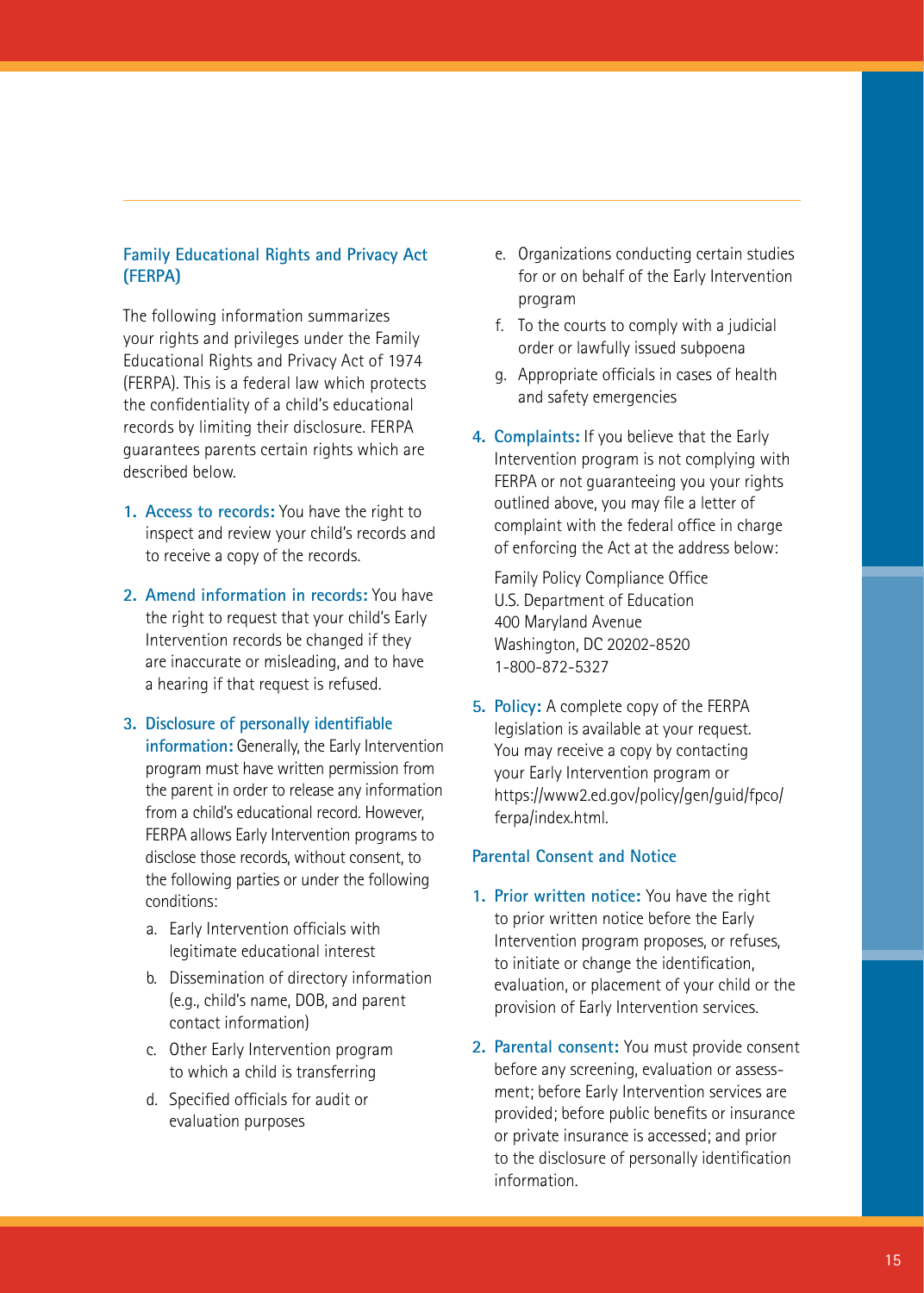### **Appendix** *(continued)*

### **Understanding the Early Intervention data system**

The Office of Child Development and Early Learning (OCDEL), through the Bureau of Early Intervention Services (BEIS), has electronic information management systems, which are used to maintain individual child records in the Early Intervention program.

### **What is Early Intervention's data system?**

**PELICAN** (Pennsylvania's Enterprise to Link Information for Children Across Networks) is the name of OCDEL's information management system. It is used to manage all the records of children receiving Early Intervention services across the Commonwealth. The information that is entered into PELICAN is based on the information families provide to service coordinators or Early Intervention service providers about their child through conversation, correspondence and meetings. The PELICAN system contains:

- **n** Demographic information about children (i.e. name, address, contact information, date of birth)
- **n** Evaluation information
- $\blacksquare$  Information about family routines and activities so that OCDEL can match the services to the child's natural settings
- n Individualized Family Service Plans (IFSP) and Individualized Education Programs (IEP)
- $\blacksquare$  Transition plans

To make sure there is only one identifying number assigned to each child, the Early Intervention program will ask families to provide the child's Social Security Number (SSN). The child's SSN ensures the proper identification of a child's information, especially if it already exists in other statewide data systems. This prevents

families from providing the same information repeatedly. However, providing the child's SSN is not required to receive Early Intervention services.

### **Why is information collected in a data system?**

Child information is collected to allow for effective program management and accountability including:

- $\blacksquare$  Assessing the effectiveness of Early Intervention programs and services in supporting children and families both at the state and local level
- $\blacksquare$  Identifying best practices and areas for improvement at the state level
- **n** Completing mandatory state and federal reports
- $\blacksquare$  Making provider payments

### **What are the benefits of an electronic data system to families?**

Families will not have to give the same information repeatedly as they move through the Early Intervention program. Each child record in the information management system will be assigned one identifying number. This means that each child receiving services will have only one record in the statewide data system, regardless of how they entered the system or what services they receive.

Maintaining a child's record through an information management system allows the record to be accessible to his/her IFSP or IEP team. It also allows for a smooth exchange of information when a child transitions from one program to another, as the child's record may be shared quickly with a new program (with parental consent).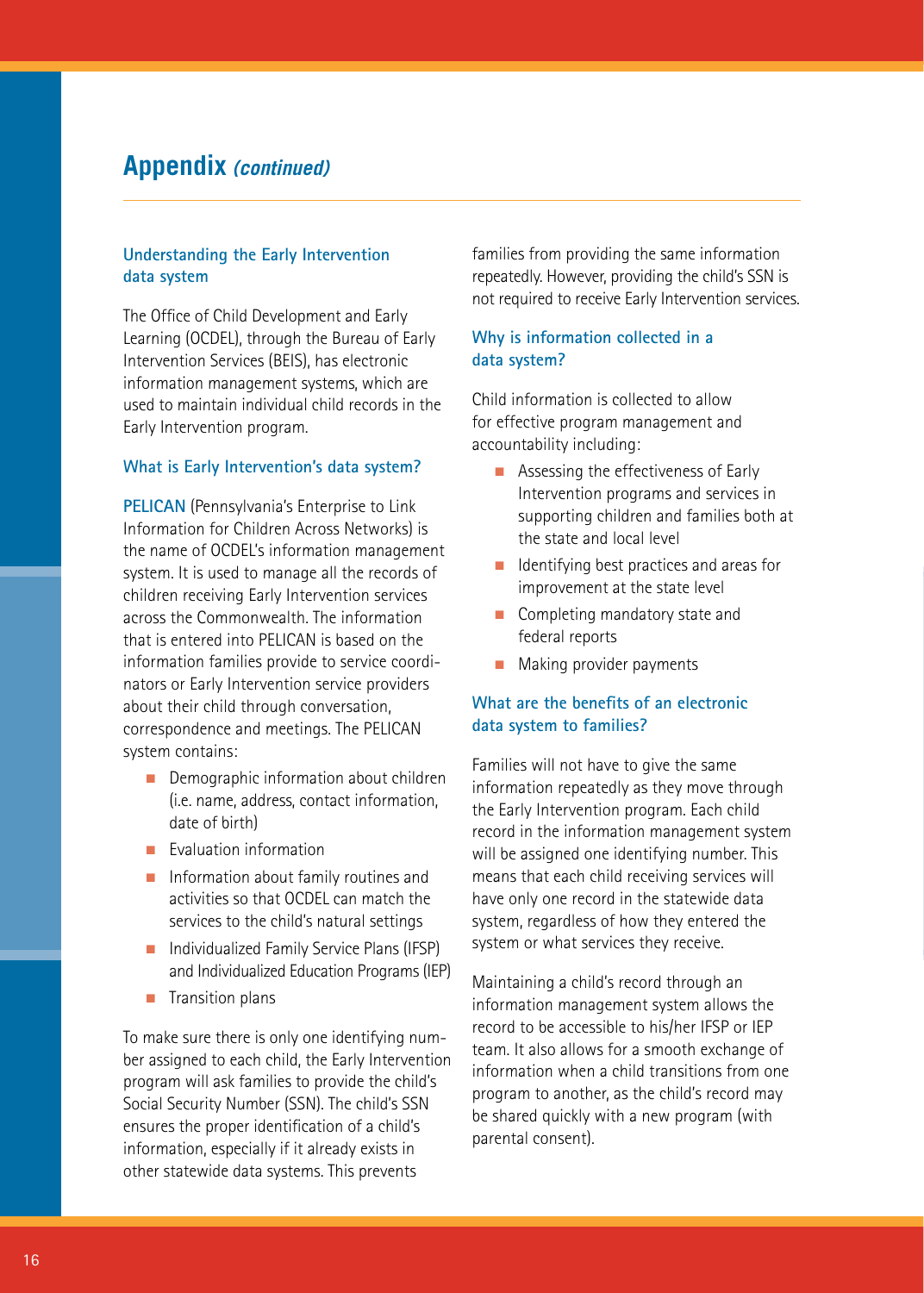Data systems promote and assure:

- **n** Quality services for children
- **n** Program accountability to ensure all resources are used wisely and effectively
- $\blacksquare$  Anticipation of changing needs
- $\blacksquare$  Continuity of data across programs

### **Who has access to a child's information?**

Child information contained in the information management system is kept confidential and only persons authorized by federal and state confidentiality, privacy, and security laws have access to the records. Data in PELICAN is protected by security protocols, which require secure and encrypted servers, unique user names with strong passwords and user roles that are assigned specific security roles and access. This means that:

- $\blacksquare$  Only the staff directly involved with a specific child has access to that child's information.
- State personnel have limited access to child information for the purposes of monitoring the delivery of Early Intervention services.
- $\blacksquare$  Information about a child will not be shared outside a program, except as permitted by law with parental consent.
- $\blacksquare$  Families have the right to inspect and review Early Intervention records relating to their child and request an amendment to inaccurate information in a record. A copy of a child's record is also available to families upon request and is kept for a period of four years.
- As permitted by law, for transition purposes, a child's name, date of birth and parent contact information will be shared with the preschool Early Intervention program during a transition year to assist with planning purposes.

### **Who should families contact with questions about their child's record in these data systems?**

Families should call their child's service coordinator or preschool Early Intervention supervisor should they have any concerns regarding the collection of child information in PELICAN. Families may also contact OCDEL by calling 717-346-9320.

### **Credits:**

Early Intervention Technical Assistance (EITA) is a cooperative training and technical assistance effort between the Pennsylvania Departments of Education and Human Services. EITA is administered by the Tuscarora Intermediate Unit 11. The Tuscarora Intermediate Unit 11 is an equal opportunity educational service agency and will not discriminate on the basis of race, color, national origin, ancestry, sex, disability, age, or religion in its activities, educational and vocational/programs, or employment practices as required by Title VI of the Civil Rights Act of 1964, Title IX of the 1972 Educational Amendments, Section 504 of the Rehabilitation Act of 1973, the Americans with Disabilities Act of 1990, and the Pennsylvania Human Relations Act of 1955 as amended. For information regarding civil rights or grievance procedures, contact the Equal Rights and Opportunity Coordinator at Tuscarora Intermediate Unit 11, 2527 US HWY 522 SOUTH, McVeytown, PA 17051-9717, 814-542-2501 or 717-899-7143; TDD 814-542-2905.